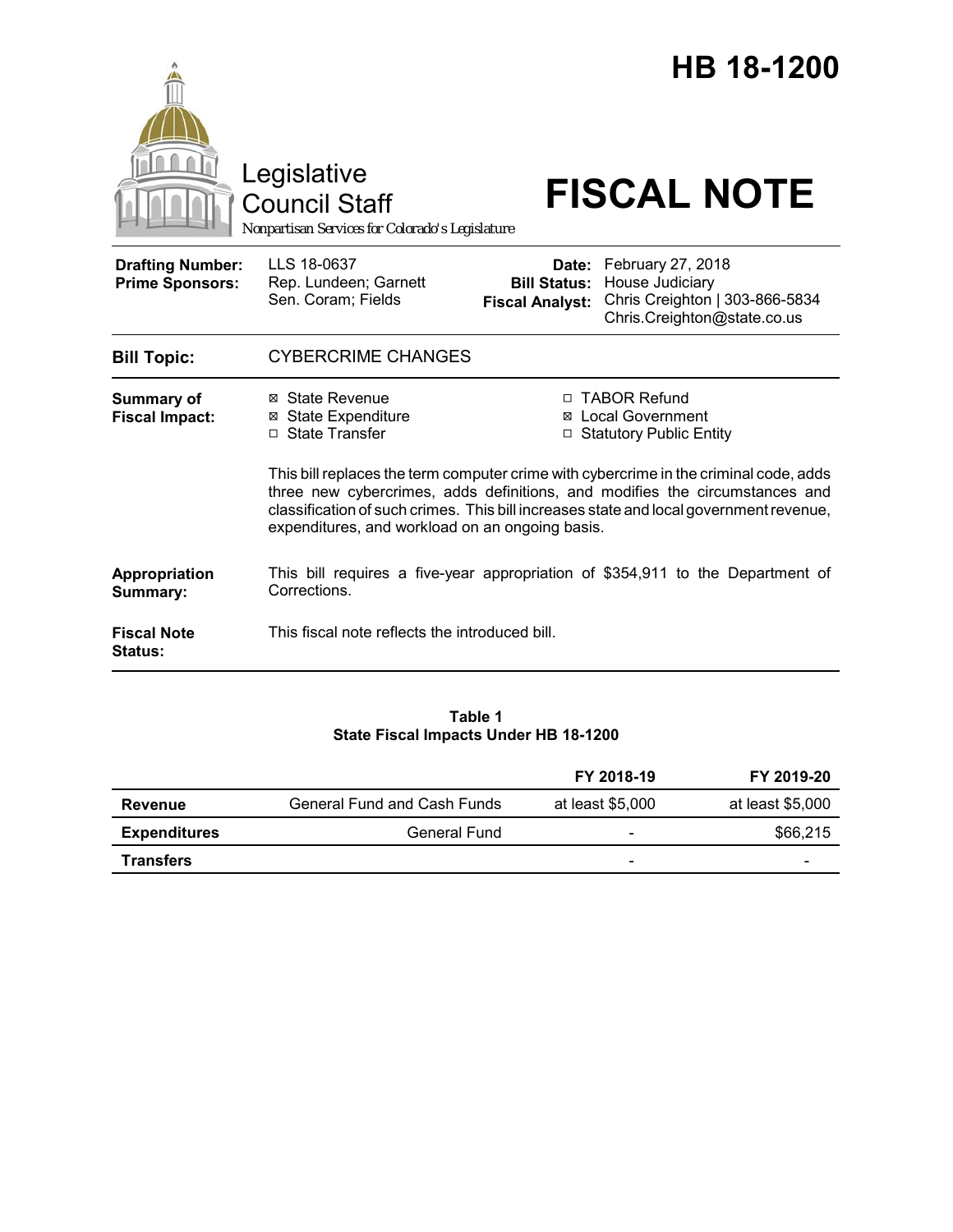# Page 2 **HB 18-1200**

### **Summary of Legislation**

This bill replaces the term computer crime with cybercrime in the criminal code, adds definitions, and modifies the circumstances and classification of such crimes.

**Cybercrime criminal charges.** Under current law, cybercrimes are generally classified as a class 2 misdemeanor; however, such crimes may be a petty offense up to a class 2 felony depending on the circumstances of the crime as determined by the amount lost, damaged, or stolen. This bill eliminates the petty offense and class 2 and class 3 misdemeanor cybercrime classifications available under current law. Under the bill, cybercrimes are generally classified as a class 1 misdemeanor up to a class 2 felony depending on the circumstance of the crime. Cybercrimes committed by a person previously convicted of a felony are classified as a class 5 felony, rather than a class 6 felony as under current law.

**Class 5 felony cybercrimes.** This bill increases penalties for the following existing cybercrimes and classifies them as a class 5 felony, rather than a class 2 misdemeanor:

- obtaining money, passwords, property, services, or other information by false or fraudulent pretenses;
- committing theft; or
- altering, damaging, interrupting, or impairing the functioning of any computer, network, or system.

This bill also adds the following new crimes to the list of cybercrimes and classifies them as a class 5 felony:

- soliciting, arranging, or offering to arrange a situation in which a minor may engage in prostitution using a computer, computer network, or computer system;
- using a scanning device to read, obtain, memorize, or store information on a payment card for any period of time without authorization and with intent to defraud the authorized user, issuer of the card, or a merchant; and
- using an encoding machine to place payment card information on another payment card with intent to defraud the authorized user, issuer of the card, or a merchant.

Under this bill and current law, these cybercrimes could be classified as up to a class 2 felony depending on the circumstances of the crime.

#### **Comparable Crime**

Legislative Council Staff is required to include certain information in the fiscal note for any bill that creates a new crime, changes the classification of an existing crime, or changes an element of an existing crime that creates a new factual basis for the offense. This bill adds new cybercrimes and changes the classification of existing cybercrimes.

**Computer crimes.** Over the past three years, there have been 141 computer crime convictions (89 Male, 52 Female; 96 Caucasian, 26 African American, 15 Hispanic, 3 Other, and 1 Asian). Of this number:

• 86 convictions were felonies because of the amount of loss or damage resulting from the crime;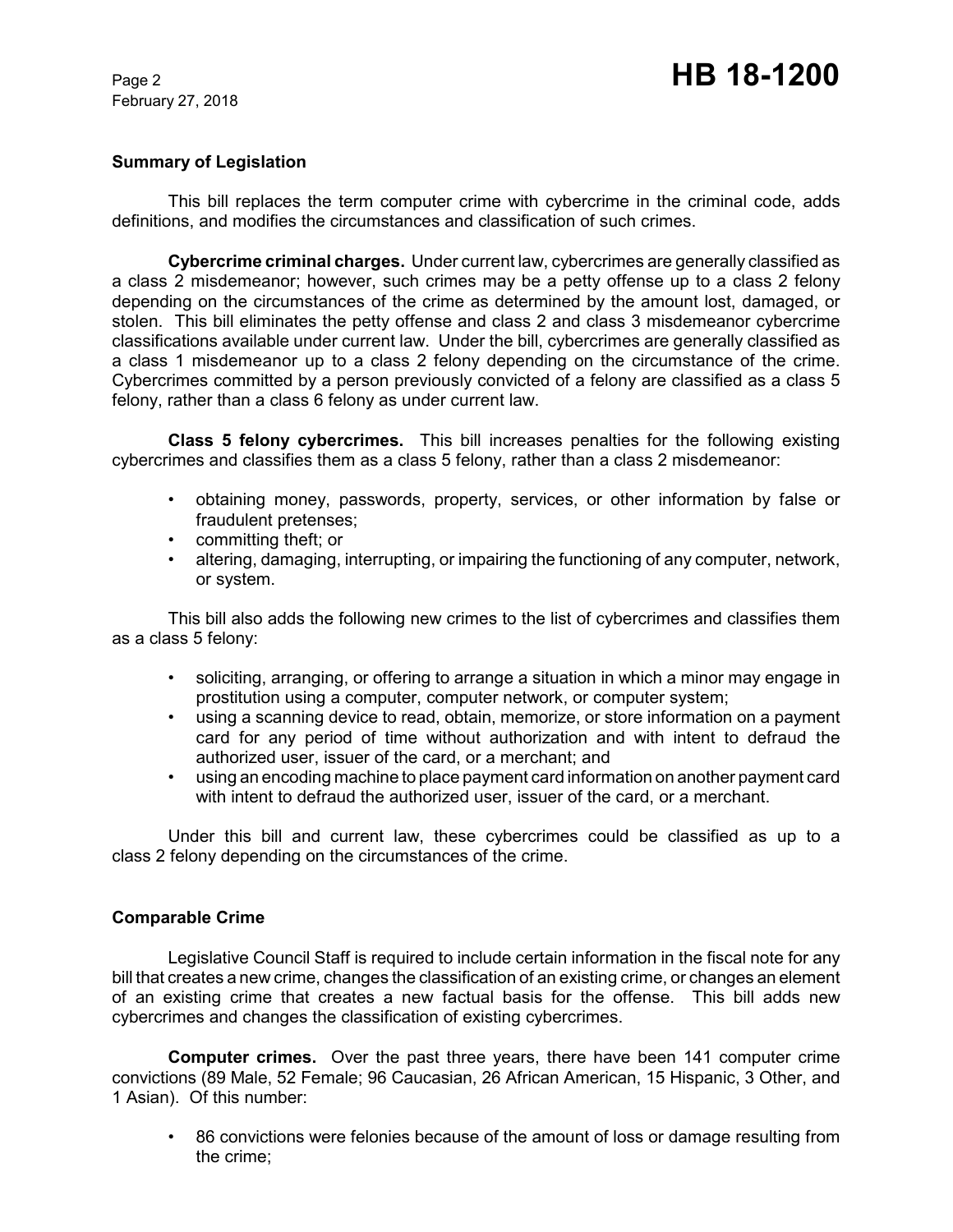- 2 convictions were felonies because the offender had a previous felony conviction; and
- 53 convictions were for misdemeanors.

**Luring or sexual exploitation of a child.** Over the last three years, there have been 141 convictions for the luring or sexual exploitation of a child (138 Male, 3 Female; 122 Caucasian, 9 Hispanic, 6 African American, 2 Indian, 2 Other).

**Possession of identify theft tools.** Also during the last three years, there were 36 convictions for possession of identity theft tools (17 Male, 19 Female; 27 Caucasian, 4 Hispanic, 3 African American, and 2 Other).

## **Assumptions**

The following assumptions used were used in this analysis.

**General Assumptions**. The fiscal note assumes that:

- most cybercrimes are captured under current law; however, under this bill cybercrimes currently classified as a class 2 misdemeanor, approximately 12 per year, will become class 1 misdemeanors because of the increased penalty;
- most current felony cybercrime convictions (86 convictions since 2015) will be convicted under the same felony classification under this bill. This is because the amount lost, damaged, or stolen as a result of the cybercrime determines the classification up to a class 2 felony both under the bill and current law; and
- under current law, an offender charged with a cybercrime that has a previous felony conviction such as theft or sexual exploitation of a child is typically sentenced either concurrently or consecutively according to the highest charge. These impacts are beyond the five year period of this analysis.

**DOC impacts.** This analysis assumes three offenders will be sentenced to DOC per year for the following reasons:

- the addition of new cybercrimes to the criminal code will result in at least one new class 5 felony conviction per year;
- at least one cybercrime currently classified as a class 2 misdemeanor will become a class 5 felony under this bill per year as the highest charge;
- there will be one cybercrime class 5 felony conviction per year from an offender with a previous felony conviction (2 convictions since 2015). Under current law, this is a class 6 felony and offenders may not be sentenced to DOC. By making this a class 5 felony, a DOC sentence is more likely.

## **State Revenue**

Beginning in FY 2018-19, this bill is anticipated to increase state revenue by at least \$5,000 per year.

**Criminal fines.** The bill is anticipated to increase state revenue by at least \$5,000 per year, credited to the Fines Collection Cash Fund in the Judicial Department. Under current law, the fine penalty for a class 2 misdemeanor offense is \$250 to \$1,000; the fine penalty for a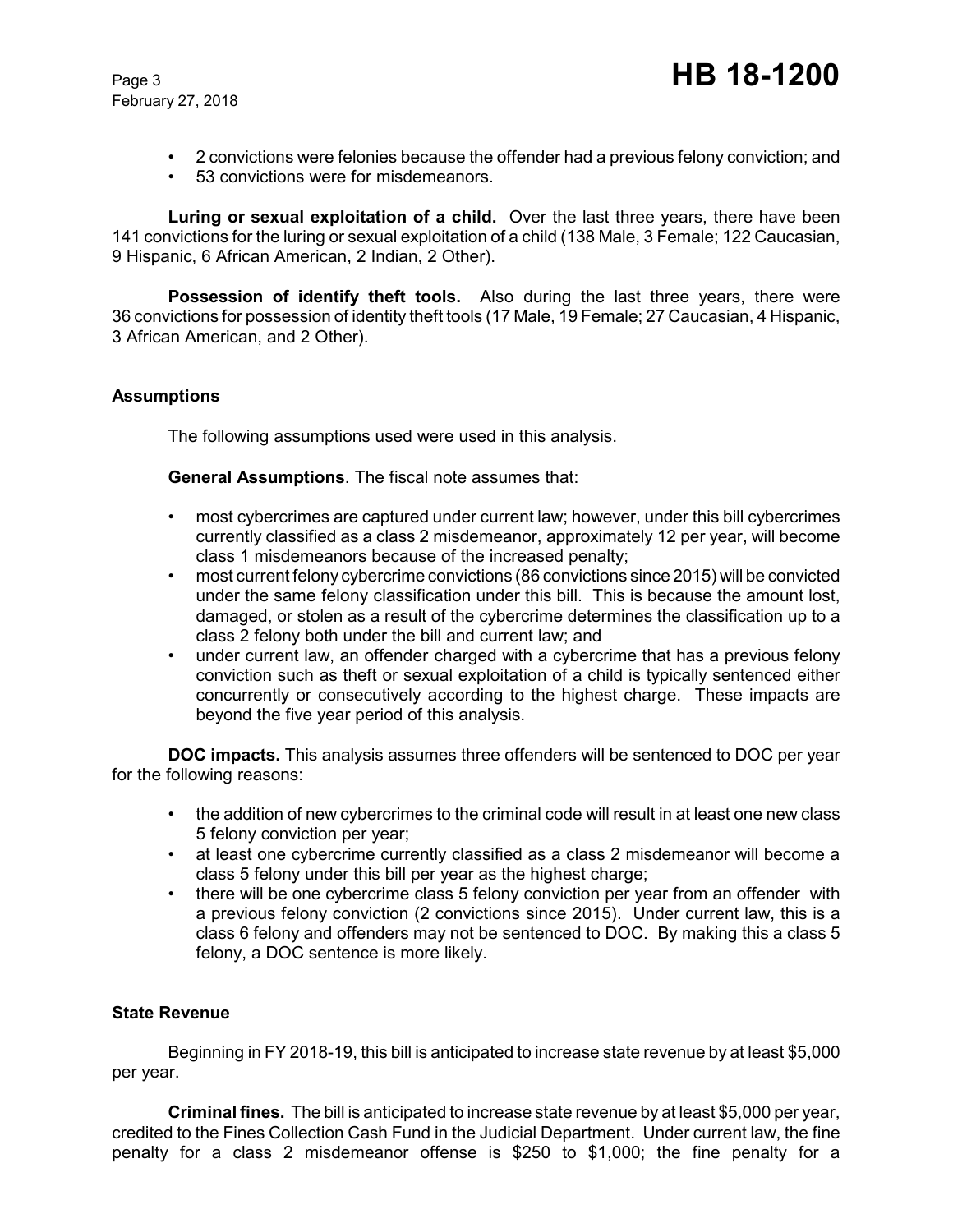class 1 misdemeanor is \$500 to \$5,000; and the fine penalty for a class 5 felony offense is \$1,000 to \$100,000. Fine revenue may increase from current class 2 misdemeanors becoming class 1 misdemeanors, at least one new class 5 felony cybercrime offense, at least one misdemeanor offense under current law becoming a felony, and one previous class 6 felony being a class 5 felony under this bill. However, because the courts have the discretion of incarceration, imposing a fine, or both, the precise impact to state revenue cannot be determined. This fiscal note assumes that any revenue generated is likely to be at least \$5,000.

**Court and administrative fees.** The bill will also increase state fee revenue credited to the General Fund and to various cash funds. Fees are imposed for a variety of court-related costs, which vary based on the offense but may include probation supervision, drug or sex offender surcharges, victim compensation, and late fees, among others. Some fee revenue is shared with local governments; refer to the Local Government Impact section for additional information.

#### **TABOR Refund**

The bill increases state General Fund and cash fund revenue from criminal fines and court fees subject to TABOR by at least \$5,000 in FY 2018-19 and FY 2019-20. State revenue is not currently expected to exceed the TABOR limit in either year and no refund is required. Therefore, the bill is not expected to impact TABOR refunds in these years. However, refunds in future years when the state next collects a TABOR surplus will be increased.

#### **State Expenditures**

Beginning in FY 2018-19, this bill increases state General Fund expenditures for the Judicial Department and the Department of Corrections. Workload and costs are also increased for the Office of the State Public Defender, the Office of the Alternate Defense Counsel, and the Office of the Child's Representative. These impacts are shown in Tables 2 and 3 and discussed below.

**Judicial Department.** The bill is anticipated to increase trial court workload to hear new cybercrime cases. Workload further increases to the extent that changes to the classification of cybercrimes increases the length of cybercrime trials and to the extent that misdemeanor cybercrime cases tried in Denver County Court are now tried as felonies in Denver District Court, which is part of the state court system. Alternatively, by creating more severe cybercrime penalties, this bill may increase the number of plea bargains which will reduce trial court workload. To the extent that new offenders are sentenced to probation, costs and workload to provide supervision will increase. Overall, trial court and probation workload is expected to increase by a minimal amount and it is assumed that this can be accomplished within existing appropriations. Should additional appropriations be needed, the Judicial Department will request them through the annual budget process.

**Agencies providing representation to indigent persons.** Overall, workload and costs for the Office of the State Public Defender and the Office of the Alternate Defense Counsel will increase under the bill to represent indigent offenders and potentially as a result of longer trials. To the extent this occurs, this analysis assumes the affected offices will request an increase in appropriations through the annual budget process.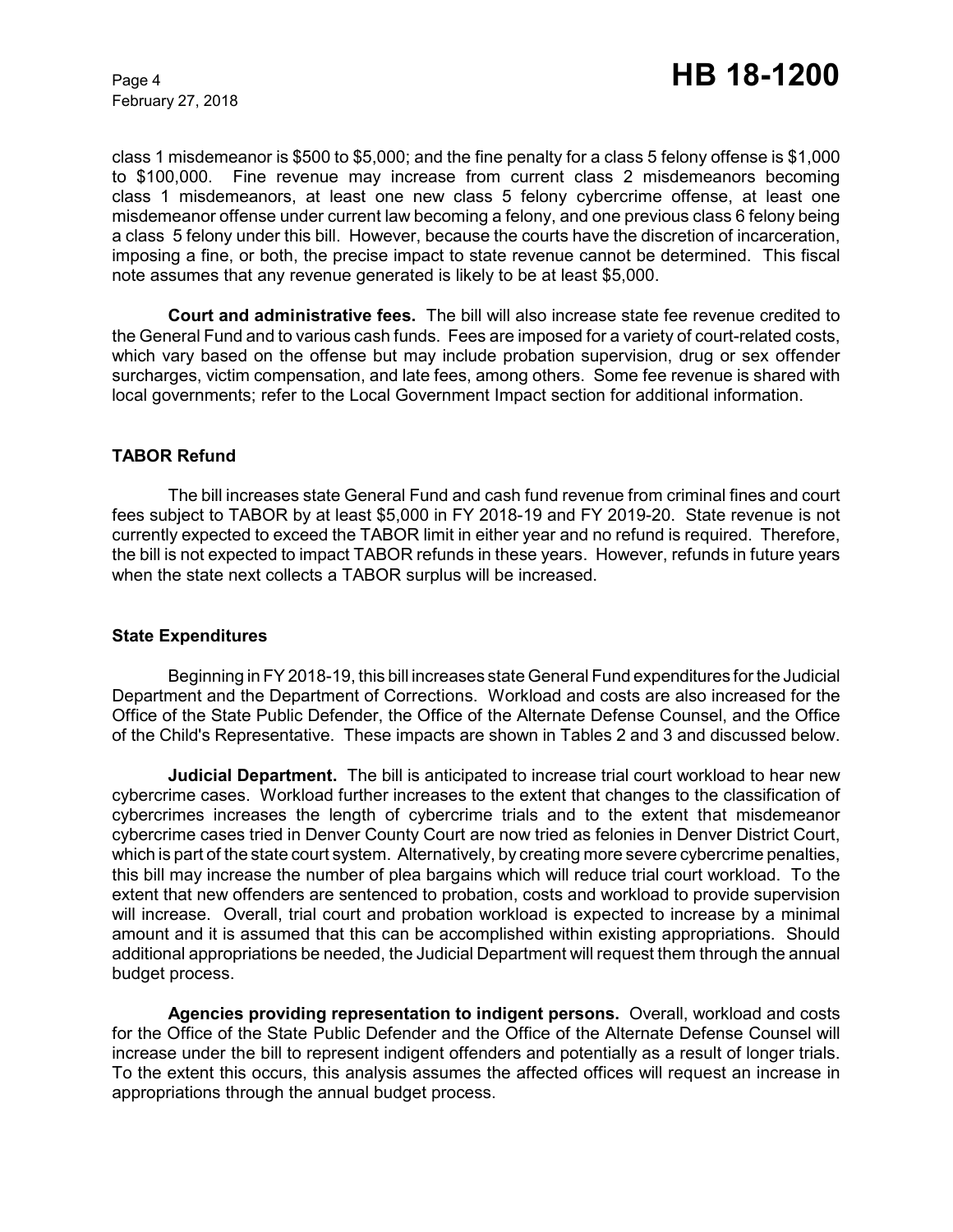**Office of the Child's Representative.** By adding the crime of soliciting, arranging, or offering to arrange a situation in which a minor may engage in prostitution using a computer, computer network, or computer system to the list of cybercrimes, this bill potentially increases workload for the Office of the Child's Representative by increasing the trial length for such crimes. Because most related cases involving a minor are charged under other criminal classifications, such as the sexual exploitation of a minor, this impact is assumed to be minimal and can be accomplished within existing appropriations.

**Department of Corrections.** This bill increases prison bed and parole costs for the DOC by at least \$406,251 between FY 2018-19 and FY 2022-23.

**Prison beds.** This bill is anticipated to increase state General Fund expenditures for the DOC by an estimated \$66,215 in FY 2019-20 and \$96,232 in FY 2020-21 and thereafter. This increase assumes 3 offenders will be sentenced to prison per year for a class 5 felony and have an average length of stay of 17.4 months per offender. One of these offenders will be sentenced for a new class 5 felony cybercrime, one offender will be sentenced to DOC for a cybercrime that was previously a misdemeanor, and one will be sentenced for a felony 5 cybercrime because of a prior felony conviction that was previously a class 6 felony without a DOC sentence. This fiscal note assumes no impact will occur in the first year due to the amount of time required for criminal filing, trial, disposition and sentencing of each case. If impacts arise in the first year, this analysis assumes the DOC will request any required appropriations through the annual budget process. Table 2 shows the estimated cost of the bill over the next five fiscal years.

|                   | <b>Inmate Bed Impact</b> | <b>Operating Cost</b> |
|-------------------|--------------------------|-----------------------|
| FY 2018-19        |                          |                       |
| FY 2019-20        | 3.0                      | \$66,215              |
| FY 2020-21        | 4.4                      | \$96,232              |
| FY 2021-22        | 4.4                      | \$96,232              |
| FY 2022-23        | 4.4                      | \$96,232              |
| <b>Total Cost</b> |                          | \$354,911             |

**Table 2 Prison Costs Under HB 18-1200**

**Parole.**Once an offender is released from prison, he or she is assigned to parole. Table 3 shows the estimated impact on parole over the next five fiscal years assuming 18.3 months of parole, per offender beginning in FY 2020-21.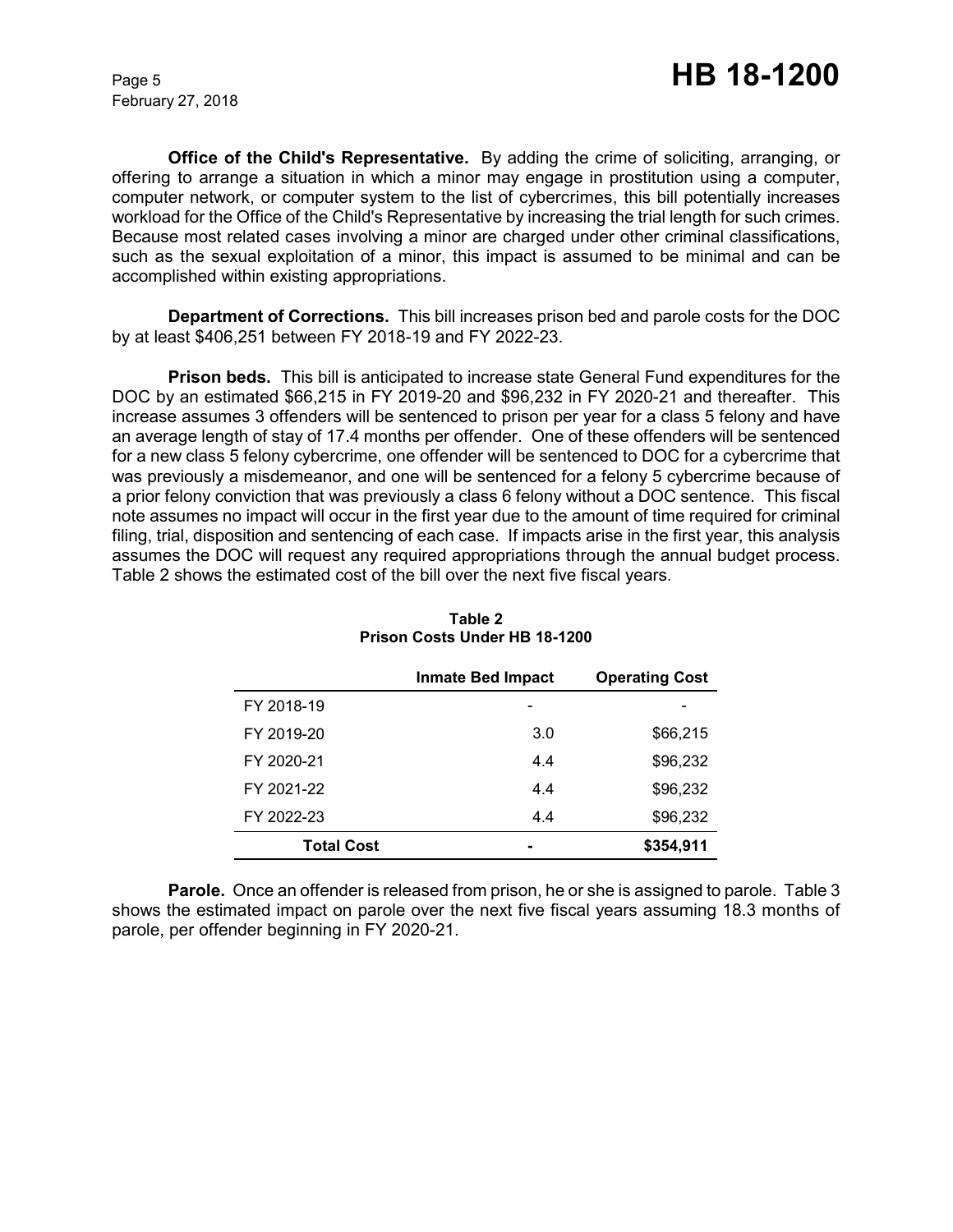|                   | <b>Annualized Parole Impact</b> | <b>Annualized Operating Cost</b> |
|-------------------|---------------------------------|----------------------------------|
| FY 2018-19        | $\overline{\phantom{0}}$        |                                  |
| FY 2019-20        | -                               | $\overline{\phantom{0}}$         |
| FY 2020-21        | 1.6                             | \$7,800                          |
| FY 2021-22        | 4.6                             | \$21,770                         |
| FY 2022-23        | 4.6                             | \$21,770                         |
| <b>Total Cost</b> |                                 | \$51,340                         |

**Table 3 Parole Costs Under HB 18-1200**

For additional information about costs in fiscal notes for bills affecting the Department of Corrections, please visit: leg.colorado.gov/fiscalnotes.

#### **Local Government**

Overall, this bill is expected to increase local government revenue, workload, and costs as described below. The exact impact to a particular local government will vary depending on the number of misdemeanor cybercrime offenses committed within its jurisdiction.

**District attorneys**. The bill increases workload and costs for district attorneys to prosecute any new offenses under the bill and to the extent that this bill increases cybercrime trial length. To the extent that more severe cybercrime penalties increases the number of plea bargains workload will decrease. These impacts have not been estimated.

**County jails.** This bill increases county jail costs to the extent that an offender convicted of a cybercrime misdemeanor is sentenced to a longer term in county jail. Under current law, a court may sentence an offender to jail for a period of between 0 and 6 months (class 3 misdemeanor) and between 3 and 12 months (class 2 misdemeanor), depending on the circumstances of the cybercrime. Under this bill, these offenders may be sentenced for a period of 6 to 18 months (class 1 misdemeanor). Because the courts have the discretion of incarceration or imposing a fine, the precise impact at the local level cannot be determined. Estimated costs to house an offender in a county jail vary from \$53 to \$114 per day. For the current fiscal year, the state reimburses county jails at a daily rate of \$54.39 to house state inmates.

To the extent that offenders currently convicted of misdemeanor cybercrimes and sentenced to county jail are instead convicted of felony cybercrimes and sentenced to DOC, county jail costs will decrease. This analysis assumes at least one class 2 misdemeanor cybercrime sentence will become a class 5 felony per year because of the increase penalty. This will decrease county jail costs from \$53 to \$114 per day, which would result in savings per offender of between \$4,770 (3 months, \$53 per day) and \$41,610 (12 months, \$114 per day).

**Denver County Court.** The bill increases criminal fine and court fee revenue, expenditures, and workload for Denver County Court, managed and funded by the City and County of Denver. The court will hear cases currently classified as a petty offense, class 3 or class 2 misdemeanor cybercrime as class 1 cybercrime cases under this bill. Probation services in the Denver County Courts may also experience a minimal increase in workload and revenue to supervise persons convicted under the bill within Denver County. These impacts have not been estimated.